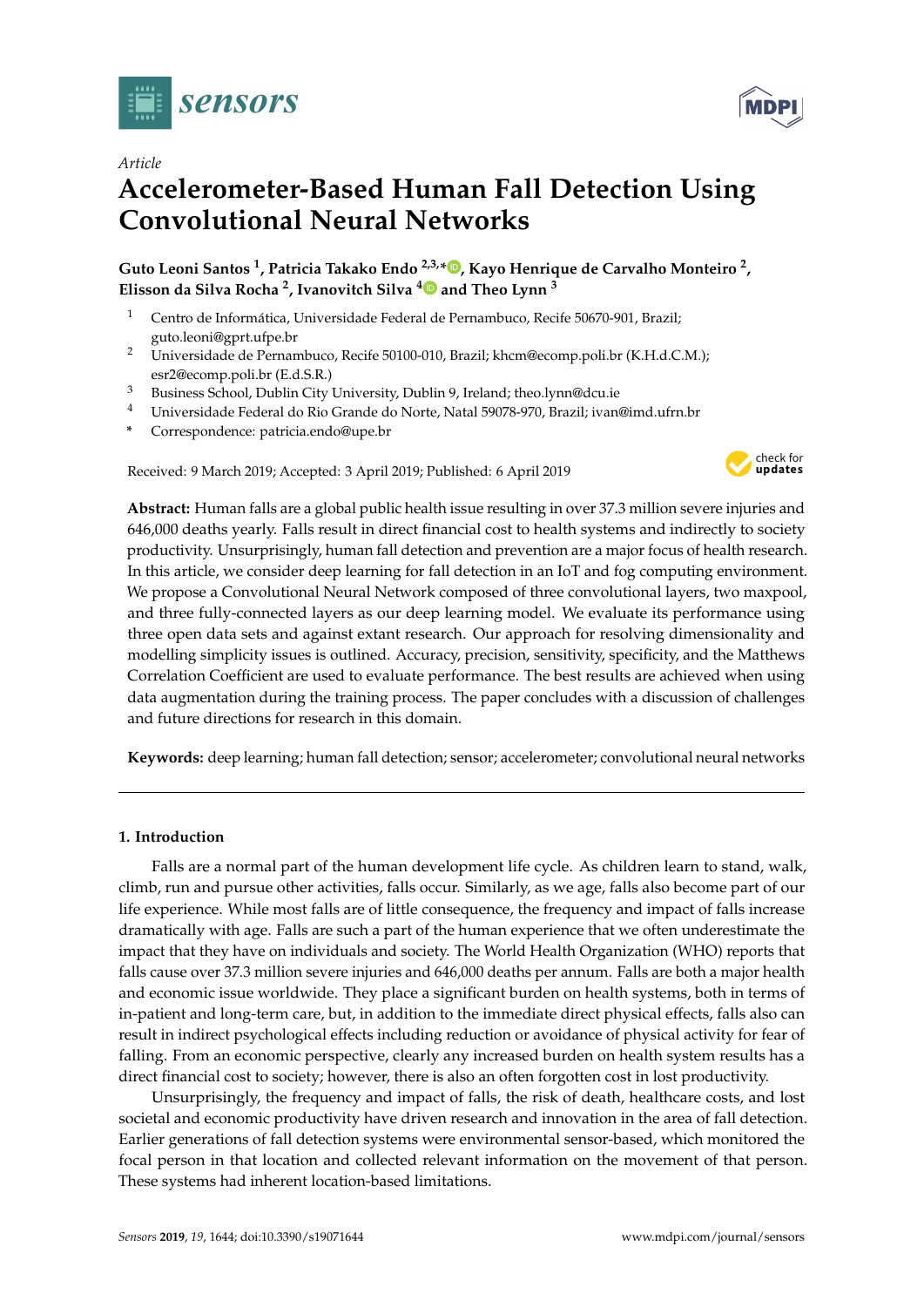More recently, the evolution and widespread adoption of cloud computing, mobile technologies, and big data analytics combined with advances in low-cost sensing technologies have accelerated research in mobile healthcare monitoring as part of the so-called Internet of Things (IoT). Wearable devices for health monitoring are commonplace for children and adults of all ages; they may be dedicated wrist-worn devices, integrated in to smartphones, or a smartwatch. Wearable fall detection systems have significant advantages over previous generations of fixed-location fall detection systems. They are location-agnostic, monitor the focal person continuously, detect not only falls but also other pre-defined anomalous or predictive behaviour, and can alert third parties for intervention in advance or subsequent to a fall, thus remediating impact. While advances in cloud and mobile computing have enabled continuous monitoring, fall detection is empowered by advances in data science.

This article focuses on the fall detection and addresses calls for more research on the use of deep learning analysis in healthcare. We consider deep learning for fall detection in an IoT and fog computing environment. We propose a Convolutional Neural Network (CNN) model, which we label CNN-3B3Conv, and evaluate its performance (i) against extant research on fall detection using a Long Short-Term Memory (LSTM) approach, and (ii) using three different data sets. Accuracy, precision, sensitivity, specificity, and the Matthews Correlation Coefficient (MCC) are used to evaluate performance in experiments.

The rest of this paper is organized as follows. In the next section, we introduce deep learning, CNNs, LSTM, and related works. Then, we present our use case—a connected healthcare monitoring system for IoT-enabled human fall detection using fog computing and deep learning. This is followed by the results of experimental analysis. We conclude the article with a discussion of challenges and future avenues of research.

## <span id="page-1-0"></span>**2. An Overview of Deep Learning**

Traditional machine learning algorithms are limited by their ability to process raw data. Historically, it was necessary to extract data characteristics manually from data, requiring domain expertise to convert the raw data into a representation that the system could detect. In contrast, deep learning methods (a variation of neural networks) can automatically discover the representations needed for detection or classification from raw data without costly human intervention [\[1\]](#page-10-0).

Neural networks are composed of many simple connected models called neurons. These neurons are typically arranged in sequential layers, where the input of a layer is the output of previous layer, with selected neurons that can influence the subsequent layers (feedforward) through triggering actions [\[2\]](#page-10-1).

Neural networks are composed of three types of layers: input, output, and hidden layer. The input layer receives the raw data with the final layer classifying the data in to the desired categories [\[2\]](#page-10-1). A neural network can have one or more intermediate layers, referred to as hidden layers, have internal and adjustable parameters called weights. These weights, represented as matrices, map the input into output and are adjusted in the training phase [\[1,](#page-10-0)[2\]](#page-10-1).

Deep learning encompasses a wide variety of techniques. Each one deals with different classes of problems and data types such as images, audio, text, and video. CNN is a type of deep learning network designed to process data in multiple arrays. For example, signal data or text can be arranged as 1D arrays; audio spectrograms or images as 2D arrays; and video as 3D arrays [\[1\]](#page-10-0).

## *2.1. Convolutional Neural Network (CNN)*

Figure [1](#page-2-0) provides an overview of a basic CNN for image classification. The CNN has two main layer types: convolutional and pooling. The convolutional layers generate a set of feature maps according to the number of pre-defined filters (or weights). These features are used to apply a convolution to the input data. The convolution is performed as a sliding window, where the feature convolves over a local region of the data and produces an output, which then becomes the input of the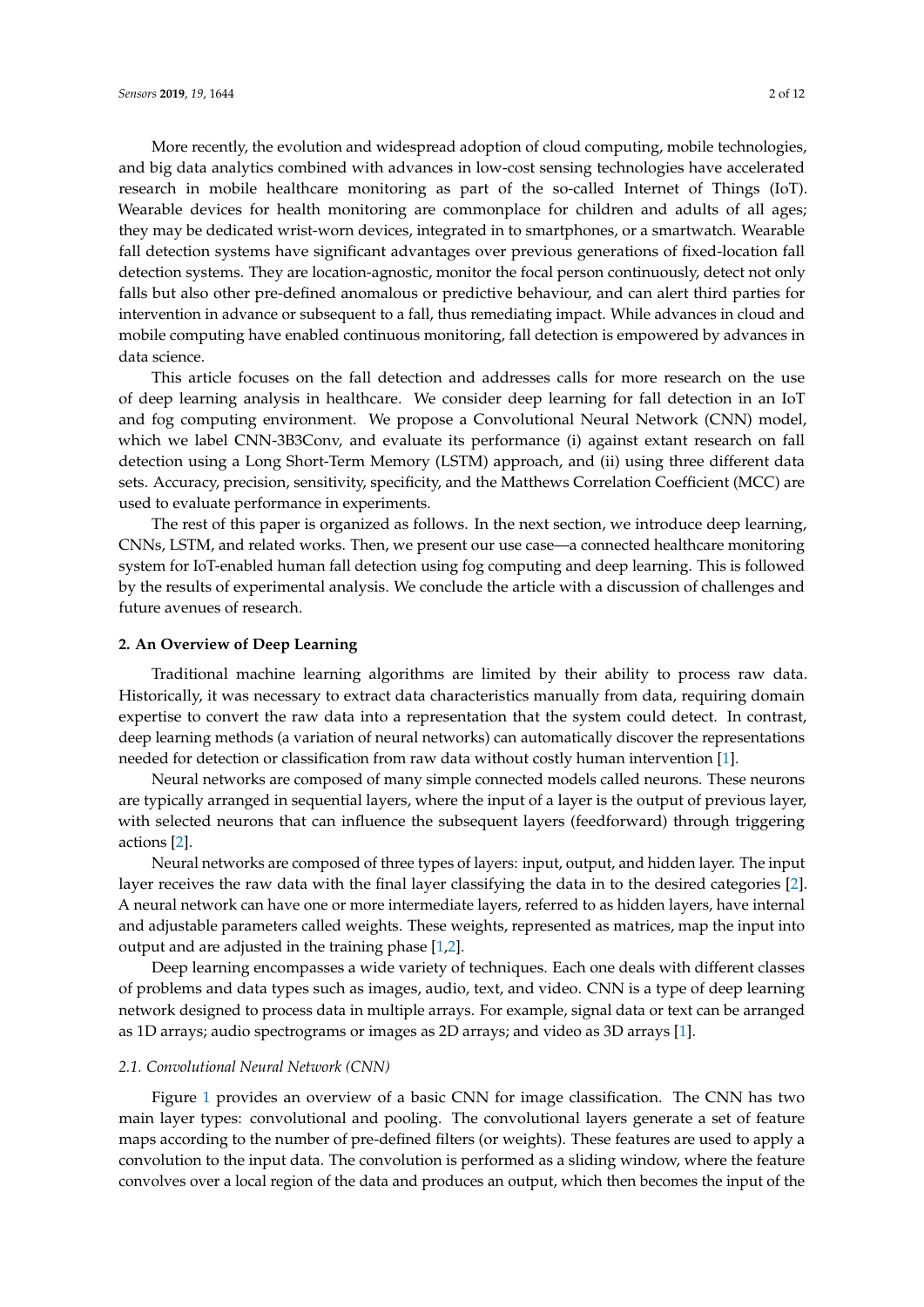<span id="page-2-0"></span>next layer [\[3\]](#page-10-2). Once the feature maps are computed, a nonlinear activation function is applied, such as ReLu, sigmoid, or tanh [\[4\]](#page-10-3).



**Figure 1.** Example of a CNN for image classification.

The pooling layers are used to merge semantically similar features (the output of the convolutional layer) into one output value [\[1\]](#page-10-0). The most common pooling technique used is maxpooling, where the maximum value from a sub-sampling region is used as the output value [\[3\]](#page-10-2). Finally, fully-connected layers are added after pooling layers to classify or make predictions from the input data [\[5,](#page-10-4)[6\]](#page-10-5).

## *2.2. Long Short-Term Memory (LSTM)*

While CNNs are designed to deal with data arranged in multiple arrays, Recurrent Neural Networks (RNNs) were proposed to deal with time series. RNNs make use of a special neuron with recurrent connection. This connection acts as a memory, allowing the RNN to learn the temporal dynamicity of sequential data [\[7\]](#page-10-6).

<span id="page-2-1"></span>When dealing with long time dependencies, RNNs suffer from a problem called vanish gradient [\[8\]](#page-10-7). LSTM is a variation of traditional RNN to solve this issue. In LSTM networks, the recurrent neuron is replaced by a memory cell (see the Figure [2\)](#page-2-1) and its operation is controlled by three gates: input gate, forget gate, and output gate. The output of these gates are based on component-wise multiplication of the input [\[7\]](#page-10-6).



**Figure 2.** Example of an LSTM cell.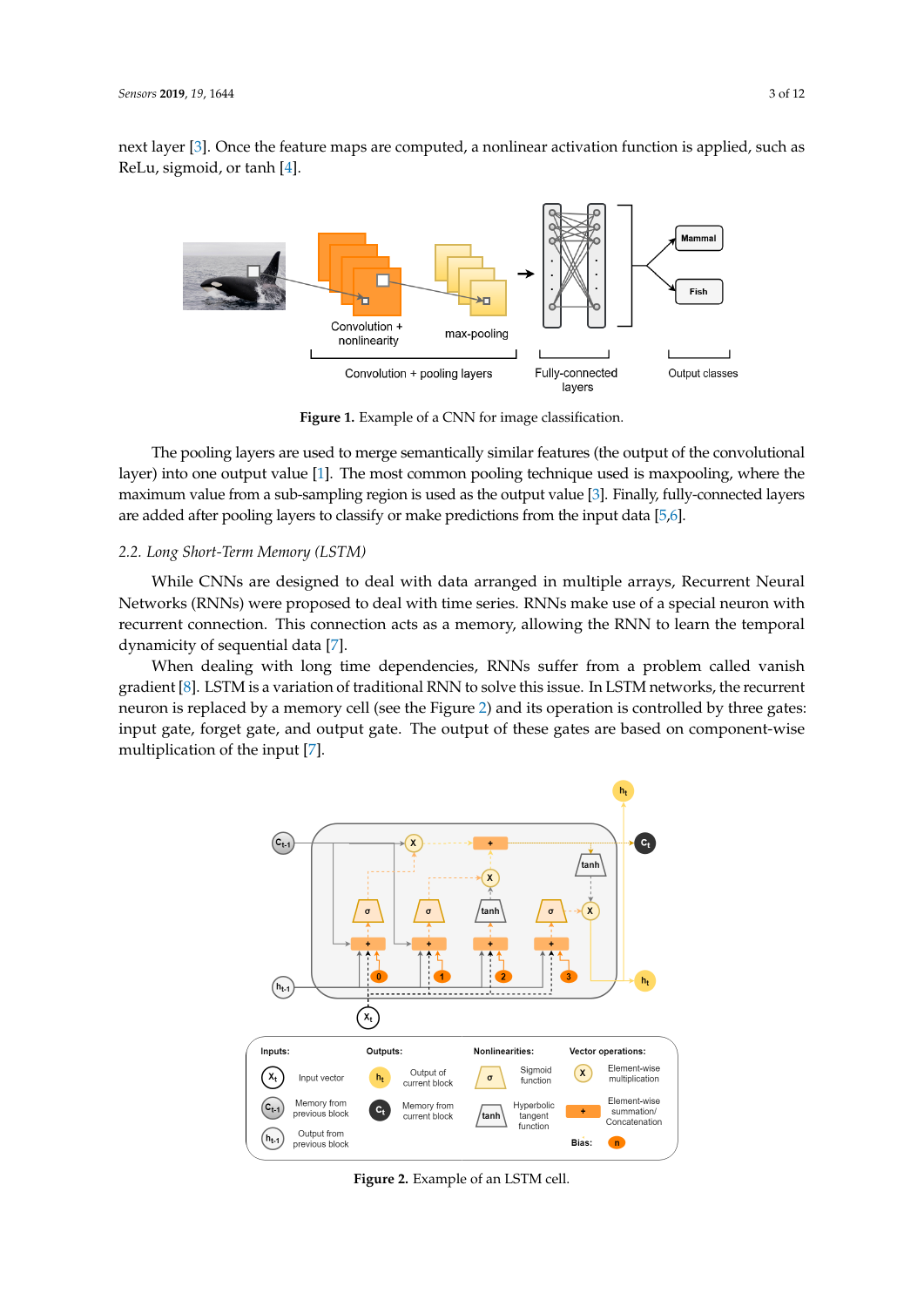When the input gate is activated, the input data are accumulated in the cell and the forgot gate decides if the information is propagated forward or forgotten. This process is made through a sigmoid function, which outputs a value between zero ("completely forget") and one ("completely keep"). Finally, the output gate controls the output cells according to the input data. Using these mechanisms to control the information flow through the cells, the gradient is trapped within the cell, preventing the vanish gradient problem [\[9\]](#page-10-8).

# *2.3. Related Works: Deep Learning and Mobile-Enabled Fall Detection*

A number of recent studies have been reported on human fall detection based on accelerometer data using deep learning networks.

In [\[10\]](#page-10-9), a CNN model composed of three convolution layers and three pooling layers is proposed where the convolution kernel is adapted to the characteristics of the accelerometer data. A data set comprising 31,688 samples and featuring eight activities is used for analysis—falling, running, jumping, walking, walking, step walking, walking upstairs, and walking downstairs. The data was recorded using an Android-based smartphone embedded with an accelerometer sensor. The study compared Support Vector Machine (SVM) and Deep Belief Network (DBN) approaches with CNN; the CNN presented the best results with 93.8% accuracy.

In [\[11\]](#page-10-10), three deep learning models for high risk fall prediction are proposed: a CNN, a Long Short-Term Memory (LSTM), and a combination of these two models (named ConvLSTM). Again, the data was collected through an accelerometer sensor and comprised 296 records of elderly people aged between 65 and 99 years. The Area Under the Curve (AUC) metric was used to compare the models. While both the LSTM and ConvLSTM models obtained better results than the CNN, the ConvLSTM model had a significantly faster execution time than the LSTM.

In [\[12\]](#page-10-11), an RNN model, named LSTM-Acc and a variant LSTM-Acc Rot, are proposed. LSTM-Acc comprises two LSTM layers and two traditional feed-forward neural networks. To achieve greater model generalization and robustness, training data are augmented with one rotated version of the original measurements by a random angle about the *x*-, *y*- and *z*-axes. This second approach is named LSTM-Acc Rot. To compare results against extant research, namely, Acc + SVM-Depth [\[13\]](#page-11-0) and UFT [\[14\]](#page-11-1)), the UR Fall Detection (URFD) data set was used. The LSTM-Acc Rot obtained the best performance with an accuracy of 98.57%.

SmartFall is presented in [\[15\]](#page-11-2), an Android application that collects accelerometer data through a smartwatch and uses deep learning for fall detection and prediction. Two traditional machine learning algorithms, SVM and Naive Bayes, are compared against a Gated Recurrent Units (GRU) model. The GRU model comprises three nodes at the input layer, a GRU layer, a fully connected layer, and a two-node softmax output layer. Three data sets were used to train and evaluate the models—FARSEEING (with real data), SmartWatch (with data collected from seven subjects wearing an MS Band watch), and Notch (with simulated data). The GRU model obtained the best result with 79% accuracy for the Notch data set.

In this study, we present a CNN model, named CNN-3B3Conv, that is less complex than the CNNs proposed by [\[10,](#page-10-9)[11\]](#page-10-10) in terms of number of layers and neurons, so that it would have less parameters to be updated during the training process, thereby resulting in a shorter training time. Three open data sets used by [\[12](#page-10-11)[,15\]](#page-11-2)—the URFD data set, SmartWatch data set, and Notch data set—were used to evaluate CNN-3B3Conv.

# **3. Experiment Use Case**

Figure [3](#page-4-0) illustrates a use case for a IoT-enabled connected healthcare system for detecting human falls using an end device (embedded with an accelerometer sensor), a fog device, and deep learning.

A user can have one or more IoT devices—for example, a smartphone or smartwatch that collect accelerometer data. This data is used to feed a trained deep learning model deployed in a local fog device. The IoT devices communicate with the fog devices through wireless technologies, such as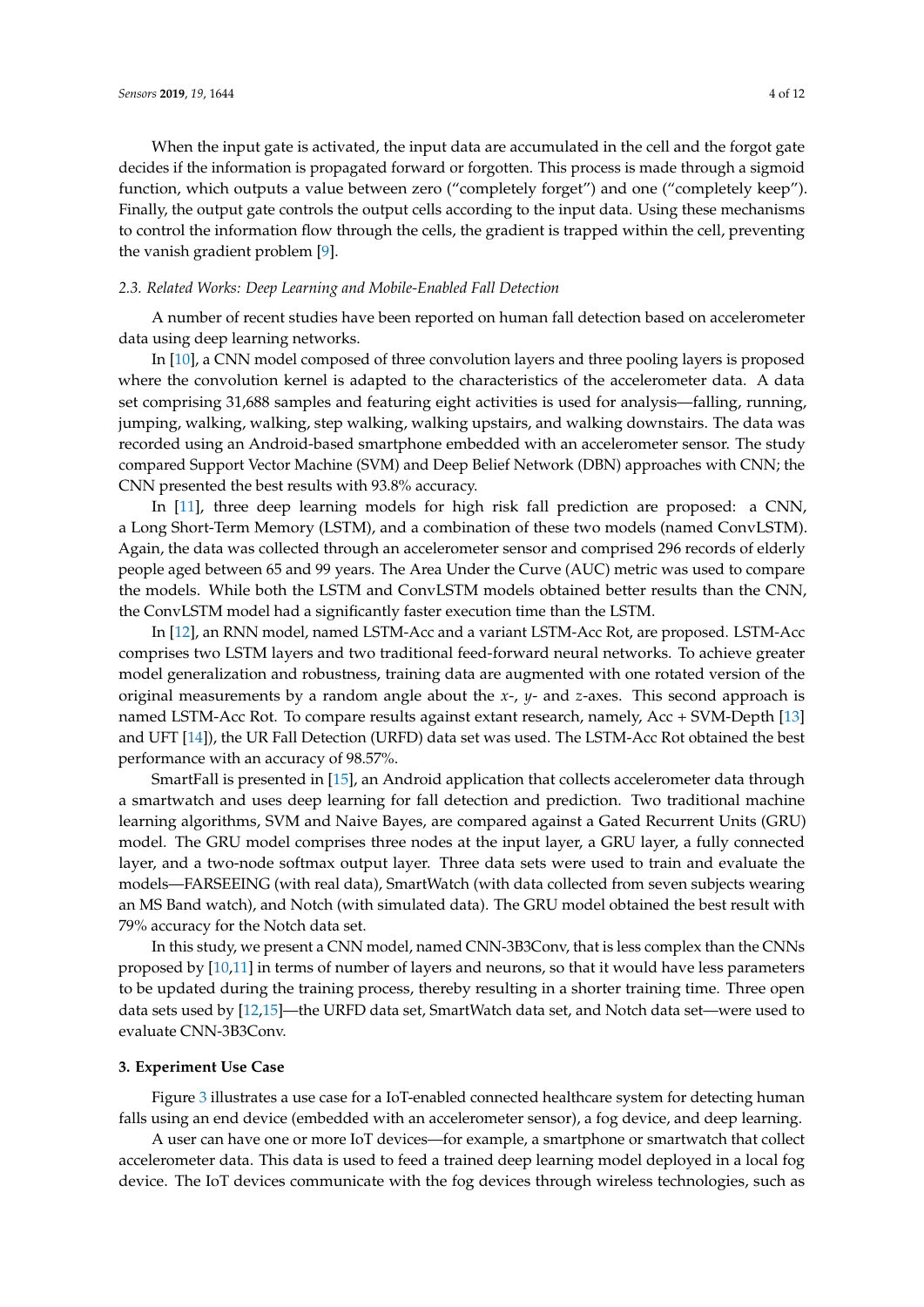IEEE 802.11, Zigbee, and Bluetooth Low Energy [\[16\]](#page-11-3). In addition, the accelerometer data must be encoded using IoT communication protocols, such as Message Queue Telemetry Transport (MQTT) and Advanced Message Queuing Protocol (AMQP) [\[17\]](#page-11-4).

<span id="page-4-0"></span>

**Figure 3.** Simplified fall detection use case.

Here, a fog device (such as Raspberry Pi) is used as an intermediary agent with three main tasks: (i) processing the accelerometer data (generated by the end user) using the trained deep learning model, (ii) sending the collected data to a cloud instance for long-term storage and further analysis, and (iii) hosting a monitoring application to generate notifications, when and if necessary i.e., when a fall is predicted or detected.

# *IoT-Enabled Human Fall Detection*

The focus of this study is a deep learning model deployed at the fog device used to process the accelerometer data generated by the end user. We propose a CNN to extract relevant features from the data and detect if a fall occurred or not. Figure [4](#page-4-1) presents the architecture of our CNN model, named CNN-3B3Conv.

<span id="page-4-1"></span>

**Figure 4.** CNN-3B3Conv model to detect fall from accelerometer data.

Block 1 comprises a set of three sequential convolutional layers followed by one pooling layer. As we are considering sequential data, the model is designed with a one-dimensional convolution in the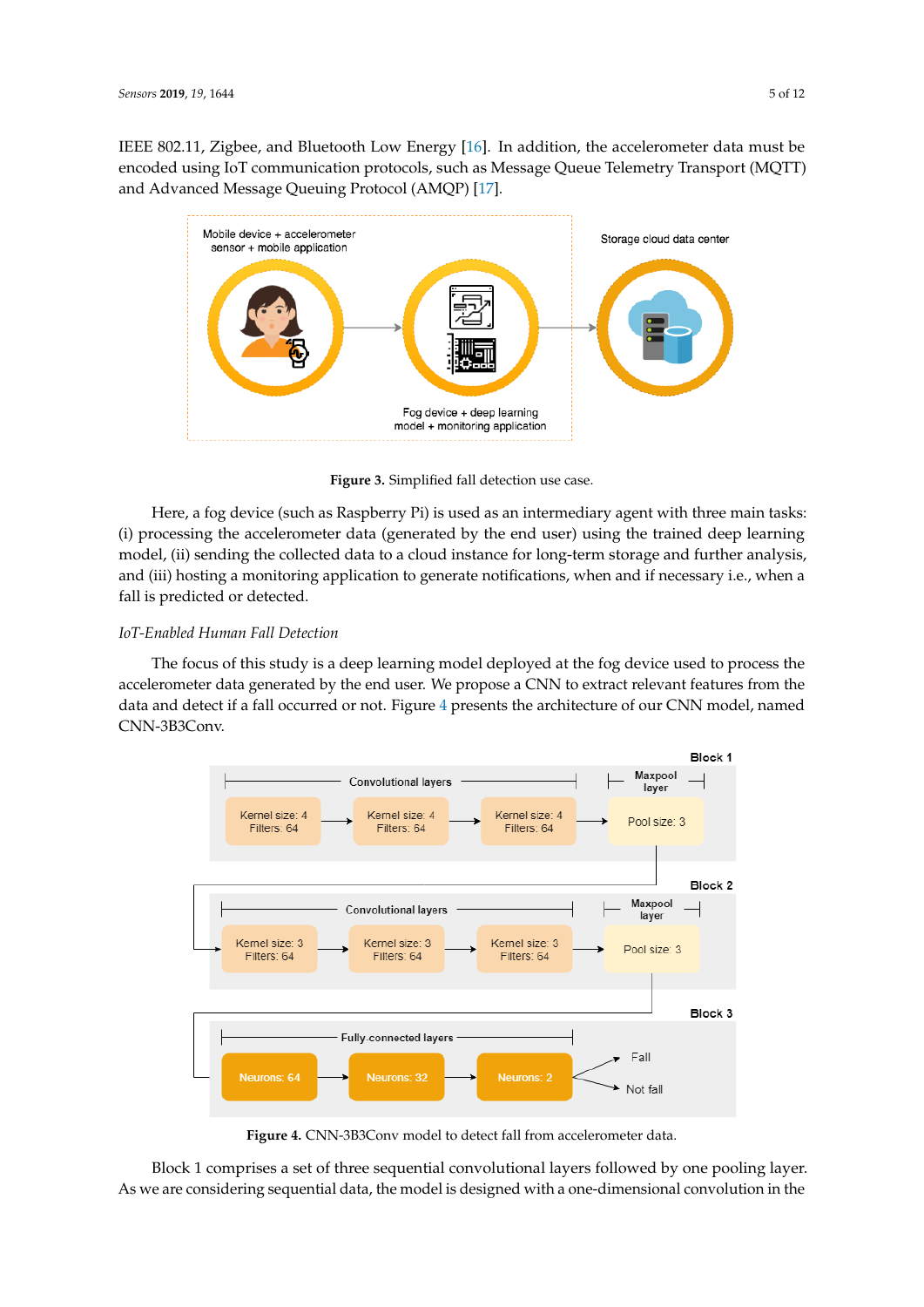convolutional layers. For each convolutional layer, we configured a Rectified Linear Unit (ReLU) as the activation function and L2 regularization with *α* = 0.01 to reduce the overfitting. Moreover, we used 64 filters and a kernel size equal to four. After these three convolutional layers, there is a pooling layer used to merge semantically similar features, reducing the data dimensionality. We configured maxpooling with a pool size equal to three, and dropout with probability of 35% to reduce overfitting (These values were chosen empirically).

Similarly, Block 2 comprises another set of three sequential convolutional layers and one pooling layer. However, the unique difference is the kernel size, which we configured to three.

Finally, Block 3 comprises three fully-connected layers with 64, 32 and two neurons, respectively. The last layer has only two neurons reflecting the output of the model: whether the event is a "fall" or "not fall".

We use the logarithm of the hyperbolic cosine as a loss function as defined by Keras [\(https:](https://keras.io/losses/logcosh) [//keras.io/losses/logcosh\)](https://keras.io/losses/logcosh). To minimize the error estimated by this function, we use Stochastic Gradient Descent [\[18\]](#page-11-5) with a learning rate equal to 0.0107, the momentum equal to 0.999, and learning rate decay over each update equals to 1  $\times$  10<sup>-6</sup>; we use Nesterov momentum [\[19\]](#page-11-6). These parameters were chosen empirically, and we trained the model over 20 epochs.

## <span id="page-5-1"></span>**4. Evaluation**

We take two approaches to evaluate our CNN model. Firstly, compare CNN-3B3Conv's performance against the models proposed in [\[12\]](#page-10-11) (Experiment 1). Secondly, we compare CNN-3B3Conv's performance when using different data sets (Experiment 2).

#### *4.1. Methodology*

## <span id="page-5-0"></span>4.1.1. Experiment 1

Experiment 1 seeks to compare CNN-3B3Conv's results against the models proposed by [\[12\]](#page-10-11). As discussed in Section [2,](#page-1-0) authors in [\[12\]](#page-10-11) used the URFD data set to train and evaluate their initial model, LTSM-Acc. However, as the data set has a limited number of samples, a data augmentation (DA) technique was applied to improve the model generalization and performance; this variation was named LTSM-Acc Rot. To allow like-for-like comparison, we also applied the DA technique to train our CNN-3B3Conv.

DA is a technique that applies one or more deformations through the limited data to generate new samples, without changing the semantic meaning of the labeled data [\[20\]](#page-11-7). For example, in the computer vision context, a rotated, translated or mirrored image of a cat would still be a coherent image of a cat, thus it is possible apply these deformations in order to produce additional training data keeping the semantic validity of the label. In our case, the DA presented in [\[12\]](#page-10-11) consists of random rotations in the accelerometer data to generate new samples. Consider the acceleration vector  $a(t) = [ax(t), ay(t), az(t)]$  at time *t*, containing the acceleration along the *x*-, *y*- and *z*-axes; then, the new vector *a<sub>r</sub>*(*t*) is generated by rotating *a*(*t*) by *α*, *β*, and  $\gamma$  radians about the *x*-, *y*- and *z*-axes, respectively.

The URFD is composed of 30 samples of falls and 40 samples of activities of daily living (ADL). As the number of new samples generated is not described in [\[12\]](#page-10-11), we generated 1800 and 3200 new samples of falls and ADLs respectively, totalling 5000 new samples. We split 80% of augmented data set for training and 20% for testing, totalling 4000 and 1000 samples, respectively. After the training, we normalized the data set; values are between zero and one in order to reduce the magnitude of input data that can influence the model performance [\[21\]](#page-11-8).

We set up the input layer of CNN-3B3Conv to read input with a shape equal to  $500 \times 3$  (where 500 is the number of lines of each sample, and three are the dimensions *x*, *y*, and *z*).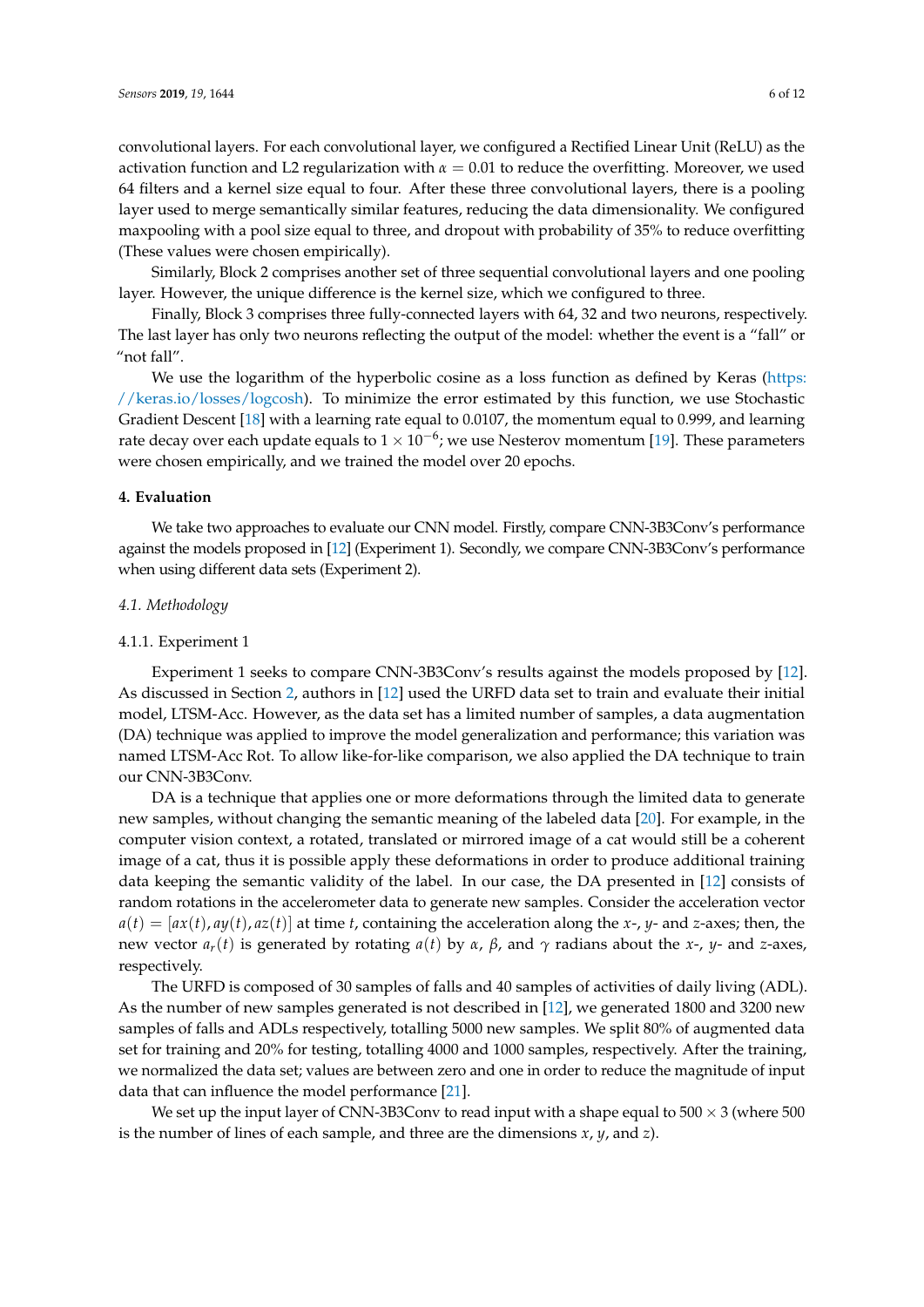## <span id="page-6-0"></span>4.1.2. Experiment 2

In Experiment 2, we compare CNN-3B3Conv's performance using different data sets with and without the DA technique. For this experiment, we consider the SmartWatch and Notch data sets provided by [\[15\]](#page-11-2). We could not compare our model against the model presented by [\[15\]](#page-11-2) because our CNN-3B3Conv processes the data sets input in a different way, so the comparison would not be scientifically robust.

In this experiment, CNN-3B3Conv was adapted to allow it to read the SmartWatch data set and therefore resolve dimensionality issues (see the discussion in Section [5\)](#page-8-0). As a result, we have two variants of the our CNN model presented in Figure [4:](#page-4-1)

- **CNN-1Conv**: CNN with two blocks, Block 1 and Block 3 where Block 1 has only one convolutional layer and one maxpool layer; and
- **CNN-3Conv**: CNN with two blocks, Block 1 and Block 3 where Block 1 uses all layers (three convolutional layers and one maxpool layer).

The SmartWatch data set was divided into samples of  $25 \times 3$  (the fall event duration is 25 lines) and the Notch data set into samples of  $118 \times 3$  (the longest duration of a fall event in this data set is 118). The SmartWatch data set was originally comprised 182 falls and 1088 ADL samples. After data augmentation, the data set increased to 1092 falls and 1088 ADL sequences. ADL events in this data set consist of jogging, sitting down, throwing an object, and waving their hands. Similarly, the Notch data set originally comprised 106 falls and 568 ADLs; after data augmentation, this increased to 530 falls and 568 ADLs. We divided both the SmartWatch and Notch data sets with 80% of the data for training and 20% for testing.

## *4.2. Metrics*

The following metrics are used to evaluate the models: accuracy, sensitivity, specificity and MCC. Accuracy is the rate of correct classification and is calculated as:

$$
accuracy = \frac{TP + TN}{TP + FP + TN + FN'}
$$
 (1)

where TP is the true positive rate, TN is the true negative rate, FP is the false positive rate, and FN is the false negative rate.

A precision score of 100% for binary classification means that every item labeled as belonging to the positive class does indeed belong to the positive class and is calculated as:

$$
precision = \frac{TP}{TP + FP}.
$$
 (2)

Sensitivity (or true positive rate) is the probability of a positive test result amongst those having the target condition and is calculated as:

sensitivity = 
$$
\frac{\text{TP}}{\text{TP} + \text{FN}}.
$$
 (3)

Specificity (or true negative rate) is the probability of a negative test result amongst those without the target condition and is calculated using the following equation:

specificity = 
$$
\frac{TN}{TN + FP}.
$$
 (4)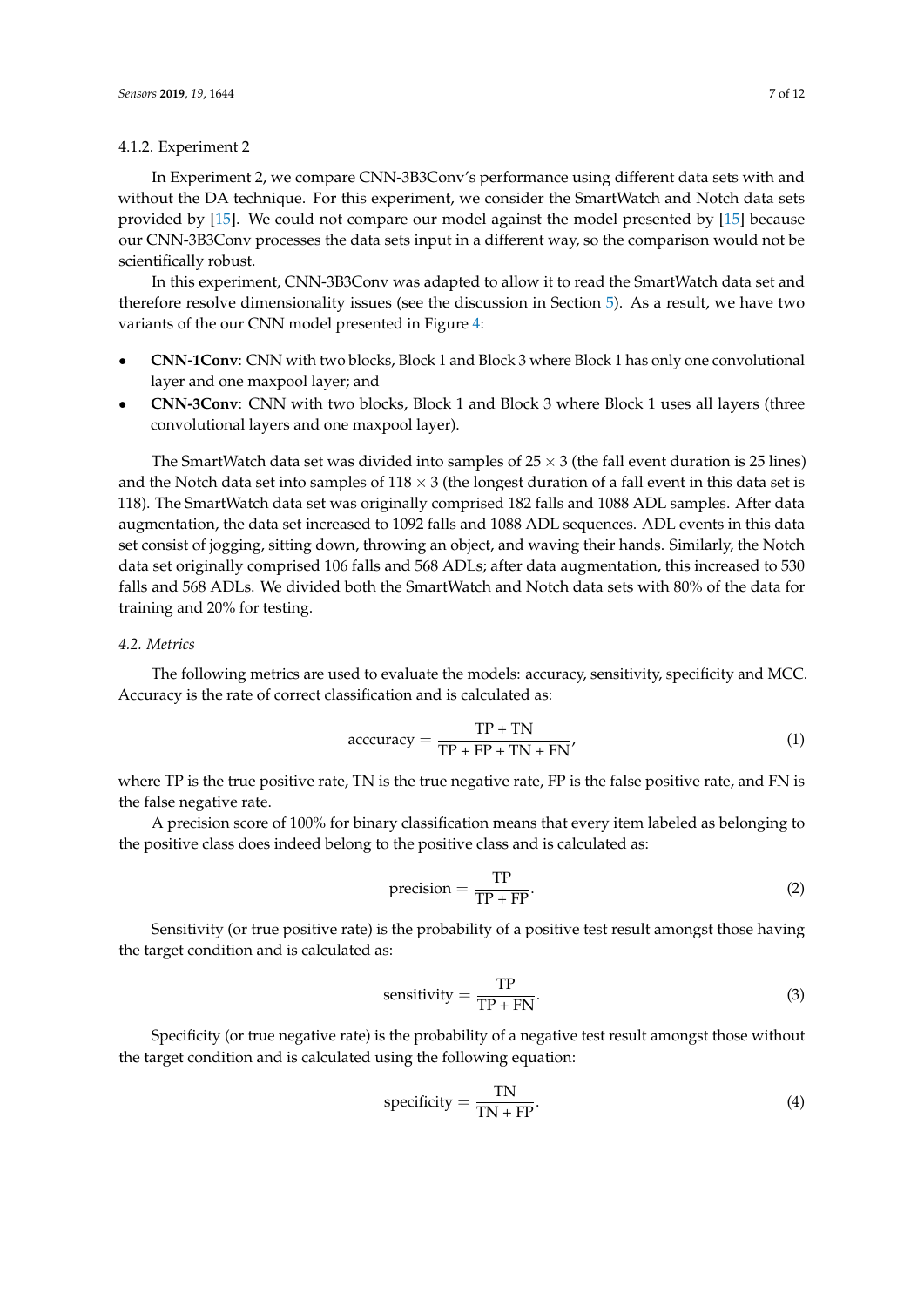MCC is a metric used widely to measure performance when dealing with imbalanced data and is defined in terms of TP, TN, FP and FN [\[22\]](#page-11-9):

$$
MCC = \frac{(TP \times TN) - (FP \times FN)}{\sqrt{(TP + FP) \times (TP + FN) \times (TN + FP) \times (TN + FN)}}.
$$
\n(5)

# *4.3. Results*

In this section, we present the results of our models: CNN3B3Conv, and its two variations, CNN-1Conv and CNN-3Conv (see Section [4.1.2\)](#page-6-0).

## 4.3.1. Experiment 1

<span id="page-7-0"></span>As stated in Section [4.1.1,](#page-5-0) the main goal of the Experiment 1 is to compare CNN-3B3Conv's results against the models proposed by [\[12\]](#page-10-11). Table [1](#page-7-0) presents the accuracy, precision, sensitivity, and specificity results of our CNN model and the models LSTM-Acc and LSTM-Acc Rot ([\[12\]](#page-10-11)) with and without the data augmentation technique.

|             | CNN-3B3Conv<br>without DA | CNN-3B3Conv<br>with DA | <b>LSTM</b><br>Acc $[12]$ | <b>LSTM</b><br>Acc Rot $[12]$ |
|-------------|---------------------------|------------------------|---------------------------|-------------------------------|
| Accuracy    | 85.71                     | 99.86                  | 95.71                     | 98.57                         |
| Precision   | 83.33                     | 100.00                 | 95.00                     | 100.00                        |
| Sensitivity | 83.33                     | 99.72                  | 96.67                     | 96.67                         |
| Specificity | 87.50                     | 100.00                 | 95.00                     | 100.00                        |

**Table 1.** Fall detection results (in %) when using the URFD data set.

Our CNN-3B3Conv model with DA achieves the best results regarding accuracy and sensitivity compared to proposals presented by [\[12\]](#page-10-11). The CNN-3B3Conv model and the LSTM Acc Rot (both with DA) present the same precision and specificity results (100% for both metrics), meaning that they do not produce false positive results i.e., they do not detect a fall when no fall has occurred.

On the other hand, our CNN-3BN3Conv model without DA presented the worst results (comparing against all models) due to the limited number of samples for training the model, confirming the improvement when using a DA technique.

## 4.3.2. Experiment 2

As stated in Section [4.1.2,](#page-6-0) experiment 2 seeks to compare the CNN-3B3Conv's performance using two different data sets (SmartWatch and Notch) with and without the DA technique. Table [2](#page-7-1) shows the comparison results regarding the SmartWatch (using both variants of our CNN model, CNN-1Conv and CNN-3Conv) and Notch data sets (using our original CNN model) with and without the DA technique applied during the training process.

**Table 2.** Fall detection results (in %) when using the SmartWatch and Notch data sets.

<span id="page-7-1"></span>

| Data Set<br>Model         | <b>SmartWatch</b><br>CNN-1Conv | <b>SmartWatch</b><br>CNN-3Conv | <b>Notch</b><br>CNN-3B3Conv | <b>SmartWatch</b><br>CNN-1Conv | <b>SmartWatch</b><br>CNN-3Conv | Notch<br>CNN-3B3Conv |
|---------------------------|--------------------------------|--------------------------------|-----------------------------|--------------------------------|--------------------------------|----------------------|
| without Data Augmentation |                                |                                | with Data Augmentation      |                                |                                |                      |
| Accuracy                  | 99.13                          | 98.43                          | 86.76                       | 99.92                          | 98.43                          | 79.55                |
| Precision                 | 100.00                         | 97.09                          | 83.33                       | 100.00                         | 91.75                          | 95.52                |
| Sensitivity               | 93.96                          | 91.76                          | 22.73                       | 99.45                          | 97.80                          | 60.38                |
| Specificity               | 100.00                         | 99.54                          | 99.12                       | 100.00                         | 98.53                          | 97.37                |
| <b>MCC</b>                | 0.9644                         | 0.9349                         | 0.3918                      | 0.9968                         | 0.9382                         | 0.6270               |

The CNN-1Conv presents better results than the CNN-3Conv for all metrics, independently of whether DA is applied or not. This is an interesting result because, when one increases the model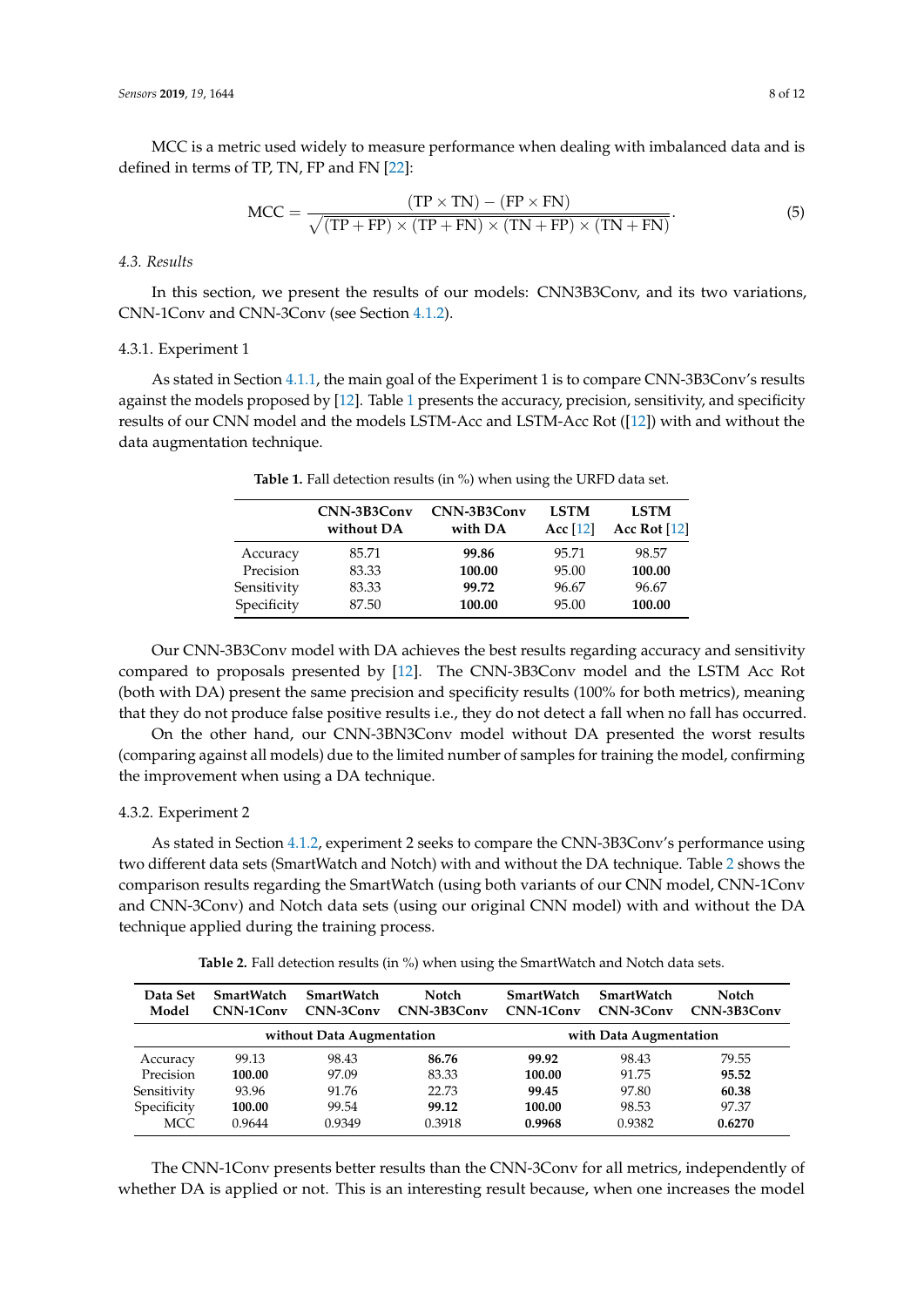complexity (adding more layers and blocks), overffiting also increases. As in this case, simple models can be more accurate.

In summary, when using data augmentation, our CNN models present better performance. The exceptions are: the CNN-1Conv with and without data augmentation achieves 100% precision and specificity; and the CNN-3Conv without data augmentation presents better specificity (99.54%) than with data augmentation (98.53%). For the MCC metric, the CNN-1Conv with data augmentation presents the best performance, i.e., 0.9968, when using the SmartWatch data set.

Regarding the Notch data set, the results are interesting. When DA is used, our CNN-3B3Connv model achieves the best precision, sensitivity and MCC results. In contrast, without DA, the CNN presents the best accuracy and specificity results. As MCC integrates all these metrics, we can state that the CNN-3B3Conv with DA achieves the best results for the Notch data set (0.6270), while the same CNN3B3Conv but without DA achieves the worst result for the same data set.

## <span id="page-8-0"></span>**5. Research Challenges and Opportunities**

The results from this study highlight a number of challenges and future directions for fall detection research generally and deep learning specifically.

## *5.1. Deep Learning Techniques*

In this study, we explore one deep learning technique and some different configurations. CNN and LSTM are two of the most common approaches in fall detection; however, they are not the only ones. Deep Belief Networks, Restricted Boltzmann Machines, Autoencoders, Time Delay Neural Networks, Multi-Layer Perceptrons, and Gated Recurrent Units have all been used for fall detection.

Further combinatory and comparative experimentation is needed using the range of deep learning techniques available. While our study used only CNN technique and combination of this, our results were promising and suggest improved performance through experimentation with configuration and through the use of data augmentation. Consequently, further experimentation with different techniques for both learning and pre-training may provide improved results.

#### *5.2. Fall Detection Data*

This study focused on one type of fall detection system—a wearable-sensor based system using accelerometer data for fall detection. While use is made of three data sets representing different edge devices, the type of data being used is relatively homogeneous. We do not explore a second category of fall detection system—environmental sensor-based systems. Such systems are installed in the environment in which focal persons interact and then collect relevant information about their movement through a wide range of sensors including cameras, infrared sensors, acoustic sensors, and piezoelectric sensors amongst others.

The combination of multi-dimensional data sets on fall detection, or more ideally the same set of focal persons, offers significant opportunities for research and model performance improvement in real-world settings. Notwithstanding this opportunity, this presents significant feature extraction challenges.

## *5.3. Adequate Research Validation*

Despite a substantial volume of research on fall detection and an increasing number of scientific publications on the use of neuronal techniques, including deep learning, significant challenges remain in adequate validation of experimental research. Extant research is largely based on distinct experiments with proprietary data sets with limited volume, variety, velocity and verisimilitude. Indeed, such issues were encountered in this study and discussed in Section [4.](#page-5-1) Few are operationalized in live environments and, as such, their performance in real-world conditions and context is largely unknown. As such, comparative evaluation in the literature is not only relatively rare but often not possible due to restricted access to software, data, and the technical minutiae of both.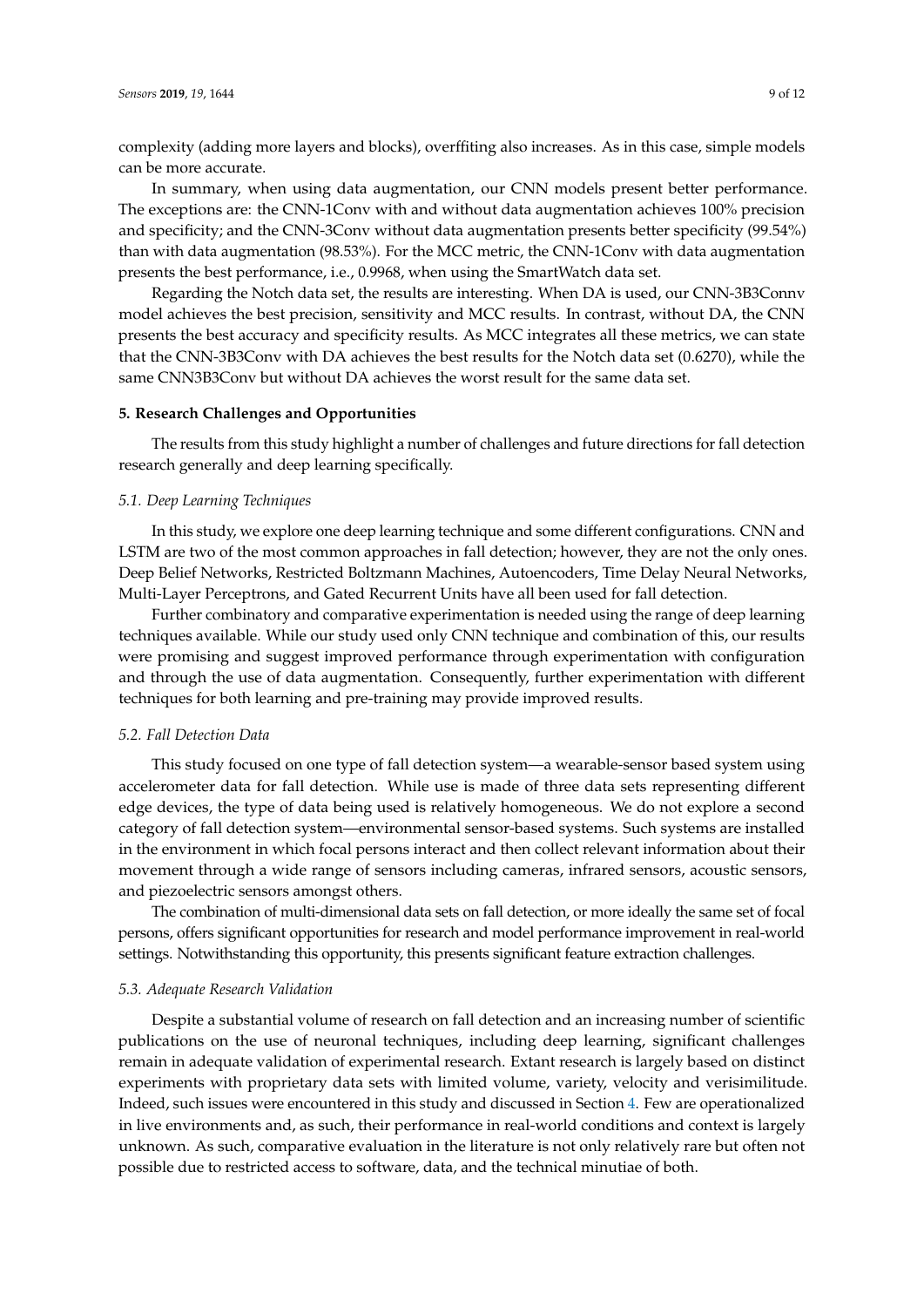Fall detection is an e-health use case and as such requires a more coordinated and rigorous approach to evaluation that supports reproducibility of results. Large, standardized open data sets for falls and other ADLs would be a significant step in the right direction, since, as highlighted in [\[23\]](#page-11-10), data sets based on accelerometer and gyroscope are even scarce, making it difficult to develop such deep learning solutions based on this kind of data.

# *5.4. Computational Performance in the Internet of Medical Things*

Gatouillat et al. [\[24\]](#page-11-11) define the Internet of Medical Things (IoMT) as the interconnection of medical-grade devices with broader health care infrastructures, connecting personal medical devices with each other and with health care providers—whether hospitals, medical researchers, or private companies. The IoMT requires higher levels of reliability, safety and security than traditional systems due to the criticality of such systems, the impact of adverse outcomes, and the sensitivity of personal health information [\[24\]](#page-11-11). The IoMT is typically configured along a cloud-to-thing continuum comprising cloud computing, internet-connected gateways, and a sensor to collect data. Our study assumes a fall detection system operating in such an IoMT architecture. Notwithstanding the contributions of our study, such IoMT use cases present significant challenges from a computational performance perspective. Real-world fall detection requires near real-time computational performance and high levels of availability. Further research is required with regard to the performance and scalability of proposed deep learning models in real-world contexts in a variety of scenarios including edge, mist, fog, cloud computing scenarios and the impact of network latency and/or unavailability.

# **6. Conclusions**

In this article, we consider deep learning for fall detection in an IoT and fog computing environment. We evaluate the performance of a CNN (i) against two other approaches used in extant research and (ii) using three different data sets. Accuracy, precision, sensitivity, specificity, and the Matthews Correlation Coefficient were used to evaluate performance in experiments.

Experimental results suggest that the proposed CNN model, CNN-3B3Conv, using data augmentation presents better results for fall detection compared to LTSM-Acc and LTSM-Acc Rot [\[12\]](#page-10-11). Similar to [\[12\]](#page-10-11), we could demonstrate that applying the data augmentation technique improves the deep learning performance, both in terms of accuracy and precision. Dimensionality issues hampered the use of multiple data sets for evaluation, highlighting the need for large standardised data sets for comparative research validation. Notwithstanding this, once the CNN model was modified, performance was improved albeit with a simpler CNN model, the CNN-1Conv.

As future work, we plan to evaluate other deep learning approaches to detect human falls and other types of human activities, as well as making use of other public data sets [\[25\]](#page-11-12) including data sets comprising multiple sensors (multimodal) located at different parts on the human body as per [\[26](#page-11-13)[,27\]](#page-11-14). We also plan to improve our model to detect multi-class events and thereby distinguish different activities (e.g., walking, running, and jumping) and different fall types (e.g., falling forward, falling backwards, and falling sideways). In addition, we plan to investigate the impact of computing paradigm—for example, edge, fog and cloud computing on overall system performance.

**Author Contributions:** G.L.S. proposed the deep learning architectures to detect fall events and performed the experiments presented in the paper. P.T.E. proposed the methodology to perform the experiments and guided the paper writing. K.H.d.C.M. and E.d.S.R. wrote the related works. I.S. revised the paper and discussed the results. T.L. supervised the work and reviewed the entire paper.

**Funding:** This research received no external funding.

**Acknowledgments:** This work was partly funded by the World Technology Universities Network (WTUN), the Irish Institute of Digital Business (IIDB) and the Coordenação de Aperfeiçoamento de Pessoal de Nível Superior—Brasil (CAPES)—Finance Code 001.

**Conflicts of Interest:** The authors declare no conflict of interest.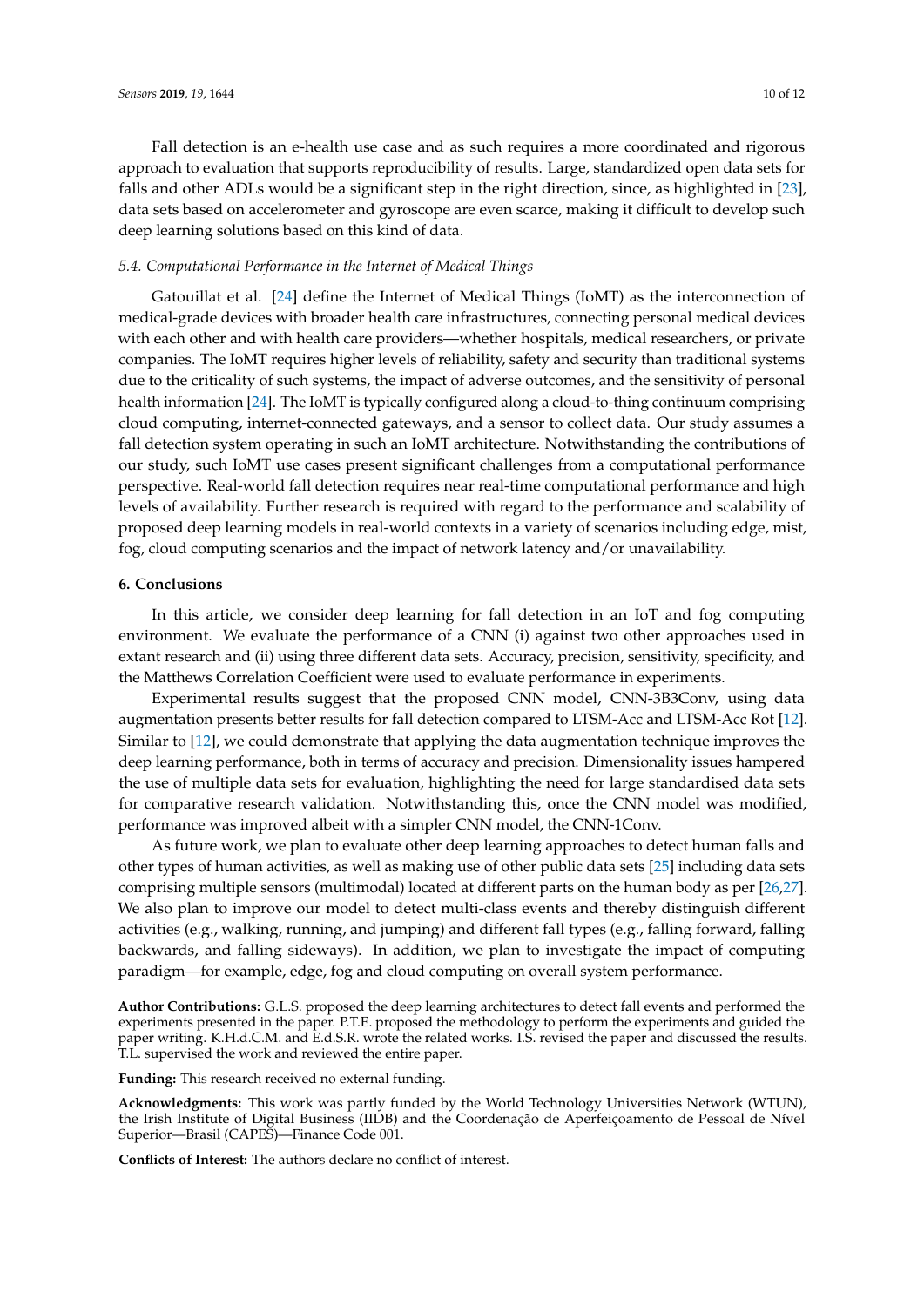## **Abbreviations**

The following abbreviations are used in this manuscript:

| WHO  | The World Health Organization            |
|------|------------------------------------------|
| IоT  | Internet of Things                       |
| CNN  | Convolutional Neural Network             |
| LSTM | Long Short-Term Memory                   |
| MCC  | <b>Matthews Correlation Coefficient</b>  |
| RNN  | Recurrent Neural Networks                |
| SVM  | Support Vector Machine                   |
| DBN  | Deep Belief Network                      |
| AUC  | Area Under the Curve                     |
| URFD | UR Fall Detection                        |
| GRU  | <b>Gated Recurrent Units</b>             |
| MQTT | Message Queue Telemetry Transport        |
| AMOP | <b>Advanced Message Queuing Protocol</b> |
| ReLU | Rectified Linear Unit                    |
| ADL  | <b>Activities of Daily Living</b>        |
| TP   | True Positive                            |
| TN   | <b>True Negative</b>                     |
| FP   | <b>False Positive</b>                    |
| FN   | <b>False Negative</b>                    |
| IoMT | <b>Internet of Medical Things</b>        |
|      |                                          |

## **References**

- <span id="page-10-0"></span>1. LeCun, Y.; Bengio, Y.; Hinton, G. Deep learning. *Nature* **2015**, *521*, 436. [\[CrossRef\]](http://dx.doi.org/10.1038/nature14539) [\[PubMed\]](http://www.ncbi.nlm.nih.gov/pubmed/26017442)
- <span id="page-10-1"></span>2. Schmidhuber, J. Deep learning in neural networks: An overview. *Neural Netw.* **2015**, *61*, 85–117. [\[CrossRef\]](http://dx.doi.org/10.1016/j.neunet.2014.09.003) [\[PubMed\]](http://www.ncbi.nlm.nih.gov/pubmed/25462637)
- <span id="page-10-2"></span>3. Akula, A.; Shah, A.K.; Ghosh, R. Deep learning approach for human action recognition in infrared images. *Cogn. Sys. Res.* **2018**, *50*, 146–154. [\[CrossRef\]](http://dx.doi.org/10.1016/j.cogsys.2018.04.002)
- <span id="page-10-3"></span>4. Farhadi, F. Learning Activation Functions in Deep Neural Networks. Ph.D. Thesis, École Polytechnique de Montréal, Montréal, QC, Canada, 2017.
- <span id="page-10-4"></span>5. Li, X.; Pang, T.; Liu, W.; Wang, T. Fall detection for elderly person care using convolutional neural networks. In Proceedings of the 10th International Congress on Image and Signal Processing, BioMedical Engineering and Informatics (CISP-BMEI), Shanghai, China, 14–16 October 2017; pp. 1–6.
- <span id="page-10-5"></span>6. Lu, N.; Ren, X.; Song, J.; Wu, Y. Visual guided deep learning scheme for fall detection. In Proceedings of the 13th IEEE Conference on Automation Science and Engineering (CASE), Xi'an, China, 20–23 August 2017; pp. 801–806.
- <span id="page-10-6"></span>7. Ordóñez, F.J.; Roggen, D. Deep convolutional and lstm recurrent neural networks for multimodal wearable activity recognition. *Sensors* **2016**, *16*, 115. [\[CrossRef\]](http://dx.doi.org/10.3390/s16010115) [\[PubMed\]](http://www.ncbi.nlm.nih.gov/pubmed/26797612)
- <span id="page-10-7"></span>8. Hochreiter, S. The vanishing gradient problem during learning recurrent neural nets and problem solutions. *Int. J. Uncertain. Fuzz. Knowl.-Based Syst.* **1998**, *6*, 107–116. [\[CrossRef\]](http://dx.doi.org/10.1142/S0218488598000094)
- <span id="page-10-8"></span>9. Xingjian, S.; Chen, Z.; Wang, H.; Yeung, D.Y.; Wong, W.K.; Woo, W.C. Convolutional LSTM network: A machine learning approach for precipitation nowcasting. In Proceedings of the Advances in Neural Information Processing Systems 28 (NIPS 2015), Montréal, QC, Canada, 7–12 December 2015; pp. 802–810.
- <span id="page-10-9"></span>10. Chen, Y.; Xue, Y. A deep learning approach to human activity recognition based on single accelerometer. In Proceedings of the 2015 IEEE International Conference on Systems, Man, and Cybernetics, Kowloon, China, 9–12 October 2015; pp. 1488–1492.
- <span id="page-10-10"></span>11. Nait Aicha, A.; Englebienne, G.; van Schooten, K.; Pijnappels, M.; Kröse, B. Deep learning to predict falls in older adults based on daily-life trunk accelerometry. *Sensors* **2018**, *18*, 1654. [\[CrossRef\]](http://dx.doi.org/10.3390/s18051654) [\[PubMed\]](http://www.ncbi.nlm.nih.gov/pubmed/29786659)
- <span id="page-10-11"></span>12. Theodoridis, T.; Solachidis, V.; Vretos, N.; Daras, P. Human fall detection from acceleration measurements using a Recurrent Neural Network. In *Precision Medicine Powered by pHealth and Connected Health*; Springer: Berlin, Germany, 2018; pp. 145–149.